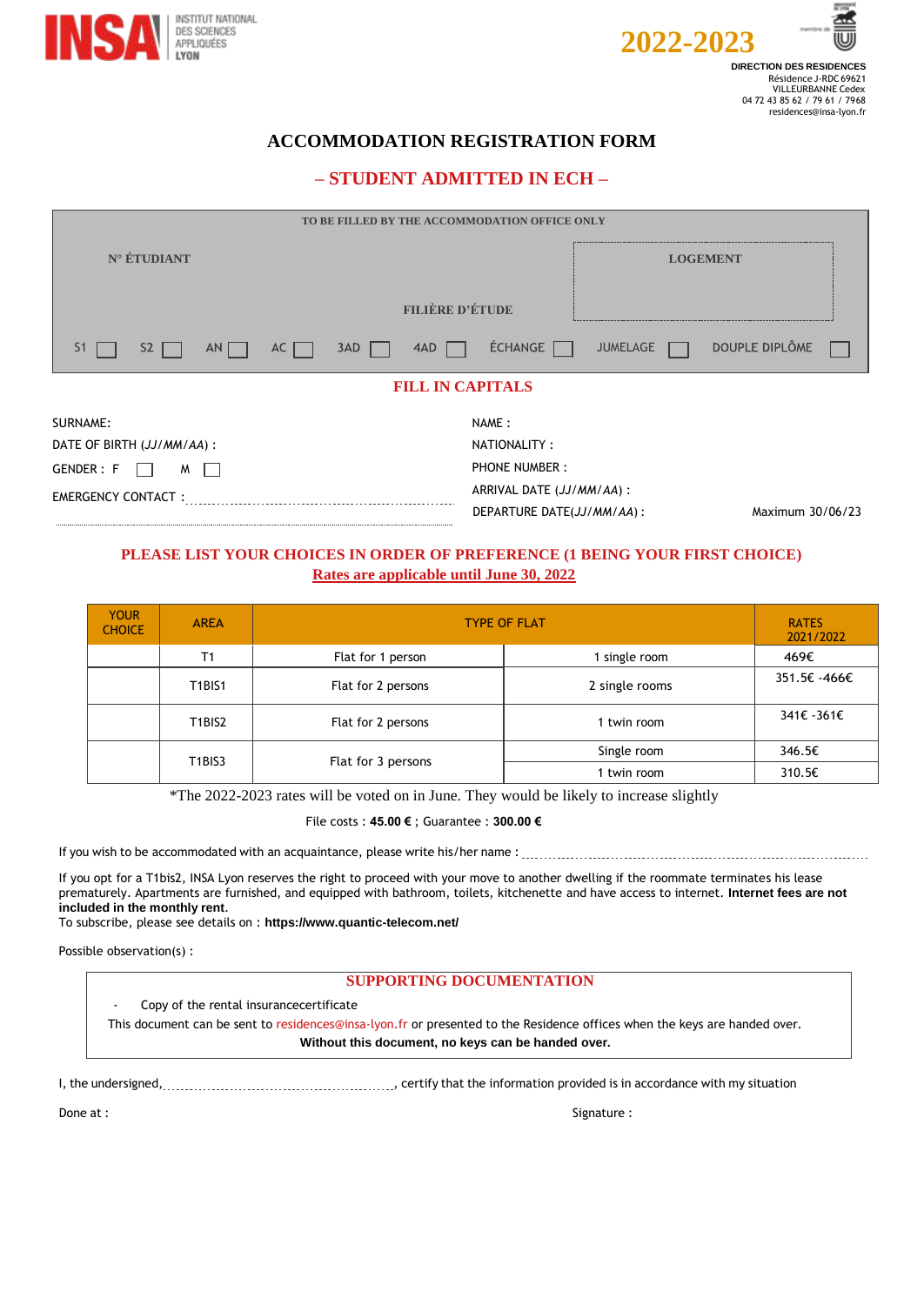





EV.

≝ w

## **NOTE**

- INSURANCE: for the certificate, please indicate the following to your insurer: surface area of your dwelling at XX m2 / common address: 20 avenue Albert Einstein - 69621 Villeurbanne Cedex. You can give them the number of your accommodation at a later date.
- PAYMENT OF RENT : you have the option of opting for direct debit on the due date by filling in the Monthly Direct Debit Authorisation Form when you arrive (see attachment).
- CATERING: you must opt for a catering scheme, if you want to obtain accommodation.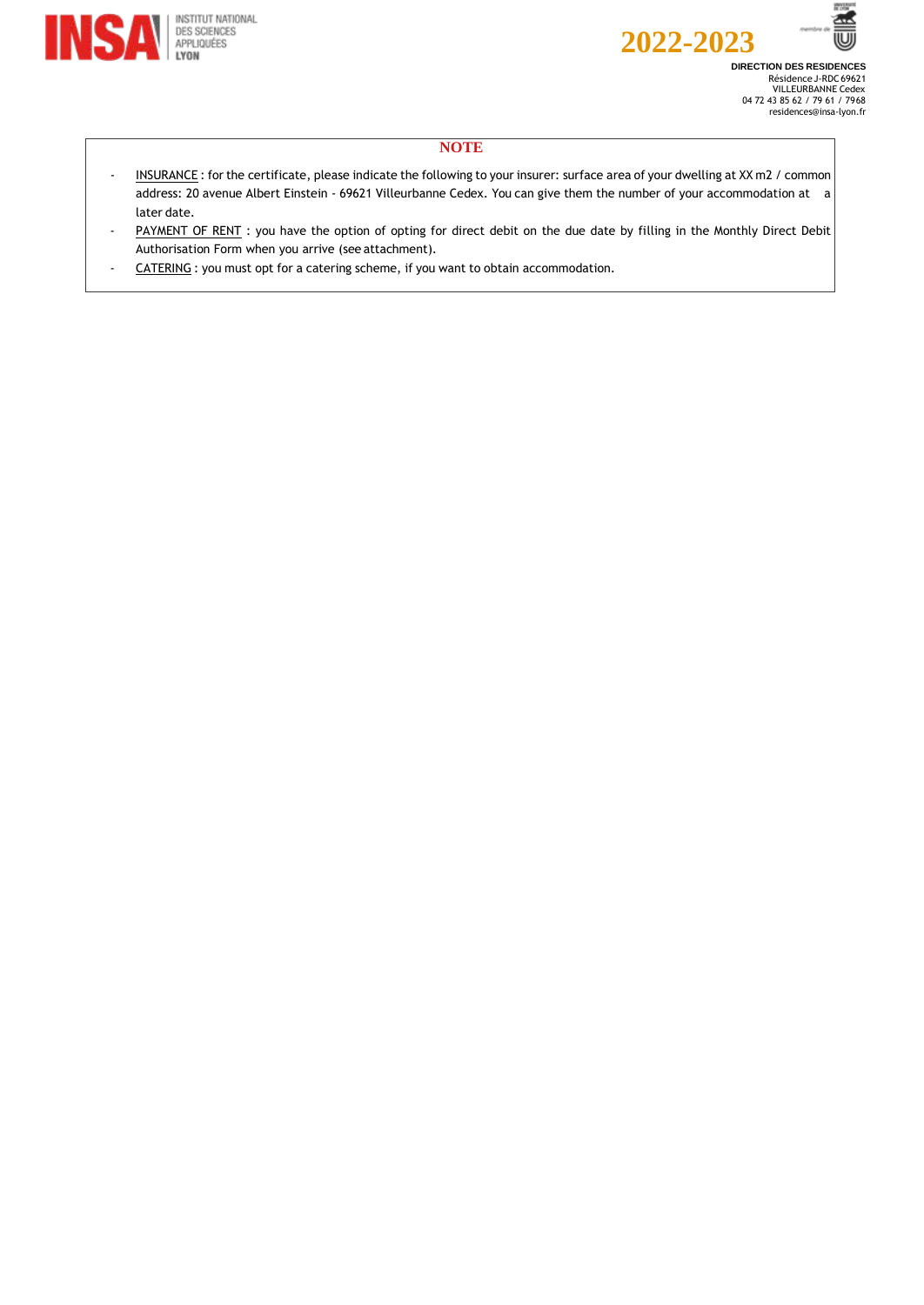



**DIRECTION DES RESIDENCES** Résidence J-RDC 69621 VILLEURBANNE Cedex 04 72 43 85 62 / 79 61 / 7968 [residences@insa-lyon.fr](mailto:residences@insa-lyon.fr)

# **PLANS AND MONTHLY RATES FOR PROPOSED HOUSING :**

**ALL FEES INCLUDED (The rates are applicable until 30/06/2022)**

**(DOCUMENT SENT ONLY FOR INFORMATION PURPOSES, WITH NO CONTRACTUAL VALUE)**

T1 (from  $16m^2$  to  $19m^2$ ) The set of the set of the set of the set of the T1BIS1 (from  $25m^2$  to  $35m^2$ )

#### **469€/person**

<sup>1</sup> bed, 1 desk, 1 wall cupboard, kitchenette (with electric hob, sink, fridge), WC, sink and shower

#### **351.5€ - 466€/person**

<sup>2</sup> beds, 2 desks, 2 wardrobes, kitchenette with electric stove, sink, refrigerator, bathroom and separate toilet





T1BIS2 (28m<sup>2</sup> with or without balcony) T1BIS3 (26m<sup>2</sup> with or without balcony)

### **341€ - 361€/person**

2 beds, 2 desks, 2 wardrobes, kitchenette (with electric stove, sink, refrigerator), bathroom and separate toilet

Single room : **346.5€/person** Double rooms : **310.5€/person** 3 beds, 3 desks, 3 wardrobes, kitchenette with electric hob, sink, refrigerator, bathroom and separate toilet